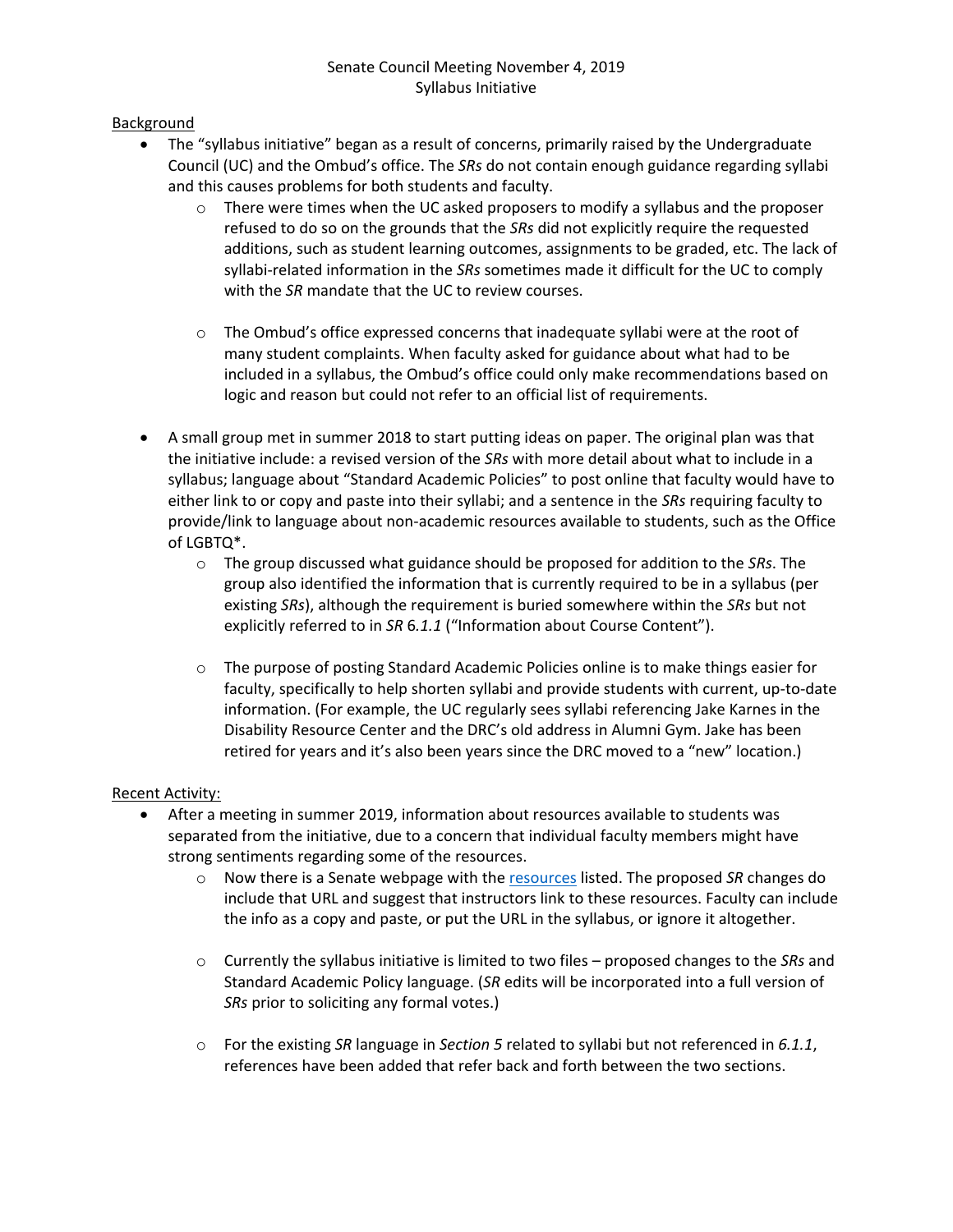### **6.1.1 Information about Course Content The Course Syllabus**

Students have the right to expect the course to correspond generally to the description in the official *Bulletin* of the University of Kentucky and the right to be informed in writing (in the course syllabus) at the first class meeting about the nature of the course--, includingsuch as- the content, the activities to be evaluated, and the grading practice(s) to be followed. The course syllabus shall provide information to students shall be informed Wheneverregarding any factors such as absences or late papers used will be weighed in determining grades (e.g., absences, required interactions, and late assignments), a student shall be informed. All students must be informed in writing of the course content and other matters listed in this rule at no cost to the student. Syllabi may be posted electronically but must be shared with students ; this must be done by the first class meeting of the semester. Electronically posted syllabi and the syllabus must remain available there to students for the entire semester. All students officially enrolled in a course shall, upon request, be provided a copy of the course syllabus free of charge. [US: 2/11/80; SREC: 11/20/87]

Except for programs and courses that have rules that supersede the requirements here (such as courses in professional programs), course syllabi must address a series of required components (listed below) and include Academic Policy Statements (see SR 9.1.7).

The following sections of the *Senate Rules* describe required components of a syllabus: SR 3.1.4 (expectations of graduate students and differentiation from undergraduate students); SR 5.2.4.1 (policy on return of assignments, if applicable); SR 5.2.4.2 (submission of late assignments and late policies); SR 5.2.4.2 (acceptable documentation for excused absences); SR 5.2.4.2.D (policy for absences due to major religious holidays, if applicable); and SR 5.2.4.3 (Dead Week policies).

### **A. Required syllabi components for courses that are not subject to rules that supersede these requirements.**

- 1. Full and accurate title of course, corresponding to the title in the official Bulletin of the University.
- 2. Course prefix, course number, and course section number.
- 3. Instructor name, office location, office phone number including area code, and campus email address.
- 4. Office hours (days, times, location) or how to make appointment. For distance-learning courses, provide virtual office hours, preferred method of communications, and maximum timeframe for responding to student communications.
- 5. Course description corresponding generally to the description in the official *Bulletin* of the University.
- 6. Required materials for the course, e.g. textbooks, required readings/films, etc.
- 7. Associated expenses other than "required materials," such as the cost of a field trip, proctoring fees, or polling software devices, if applicable.
- 8. Skill/Technology requirements, if applicable. If specific technical/digital literacy skills or software are required, the syllabus must describe these.
- 9. Student learning outcomes.
- 10. Descriptive list of activities, exams, and grading scheme. The syllabus must include language that describes to students how their grades will be calculated. As applicable, include the following: a list of activities with enough description for students to understand the course requirements; the factors used in determining grades (e.g.,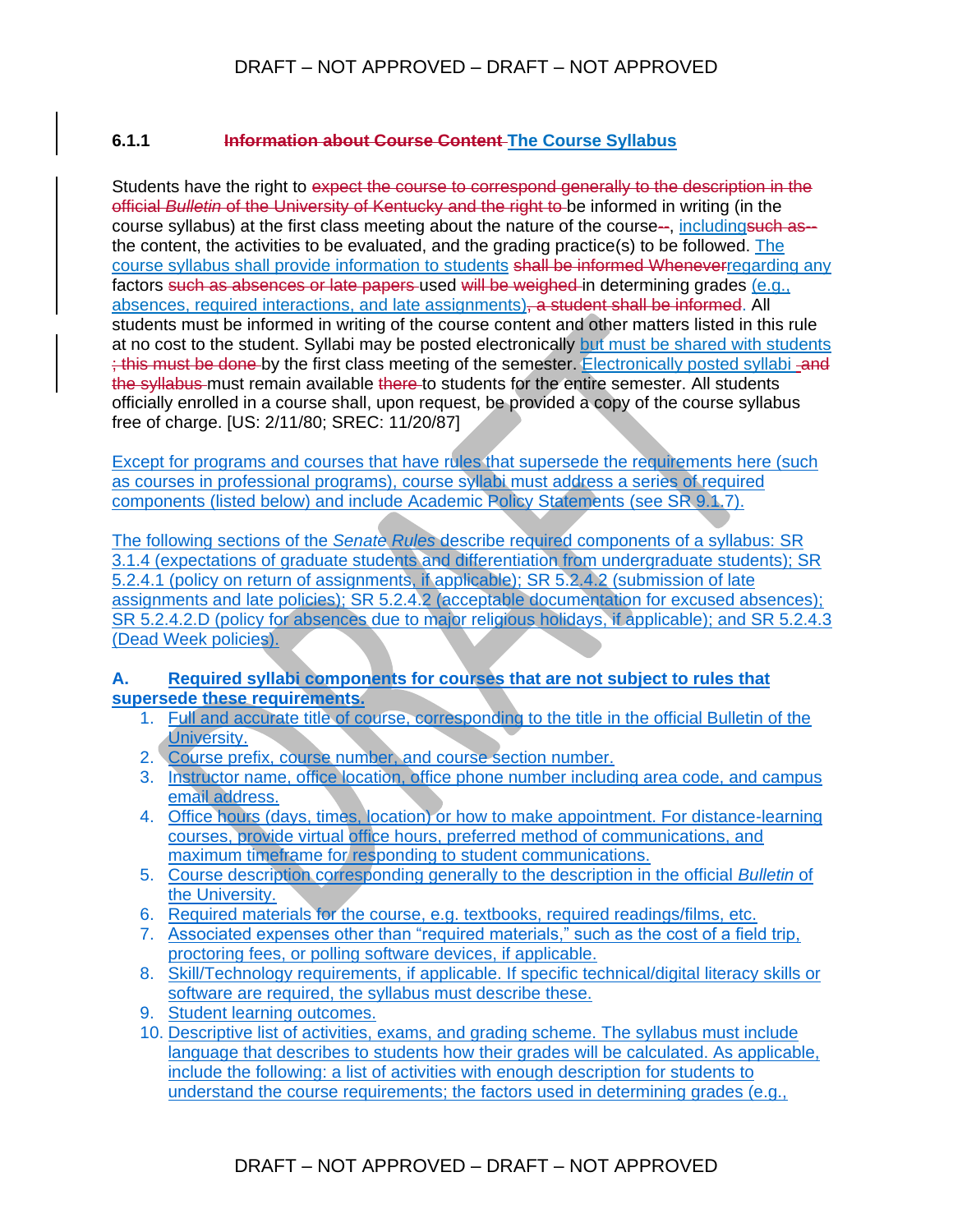# DRAFT – NOT APPROVED – DRAFT – NOT APPROVED

absences, required interactions, or late assignments); and due dates (if applicable, include a caveat that due dates can be changed and explain under what circumstances they can be changed).

- 11. Mechanics of submissions, if applicable. The syllabus must explain if assignments must be submitted via a certain method (e.g., via email or a specific software program or file type).
- 12. Policy on return of assignments, if applicable. See SR 5.2.4.1.
- 13. Grading scale (undergraduate, graduate, etc.).
- 14. For 400G- and 500-level courses, expectations of graduate students and differentiation from undergraduate students. See SR 3.1.4.
- 15. Midterm grades, if undergraduate students are enrolled in the course. See SR 6.1.3.A and the University Calendar.
- 16. Submission of late assignments and late policies. The syllabus should explain if late assignments are accepted for unexcused absences and if there are penalties or time limits regarding work submitted after the due date. (Per SR 5.2.4.2, within some guidelines, late assignments must always be accepted for excused absences.) See SR 5.2.4.2.
- 17. Tentative course schedule. At a minimum include due dates of major assignments and exams. More detailed information must also be provided, either within the syllabus or located on another platform, such as a Learning Management System (e.g., Canvas).
- 18. Course activities outside of regularly scheduled class-required interactions, if applicable. These include special events, field trips, and required synchronous meetings for distance learning courses.
- 19. URL/hyperlink or copy and paste of Academic Policy Statements. See SR 6.1.1.B.
- 20. Attendance policy for course, if applicable. (Per SR 5.2.4.2, unless an attendance policy is described in the syllabus, students cannot be penalized for lack of attendance.) See SR 5.2.4.2.
- 21. Acceptable documentation for excused absences (e.g., a letter from an institution or medical provider, or published information). See SR 5.2.4.2.
- 22. Policy for absences due to major religious holidays, if applicable. See SR 5.2.4.2.D.
- 23. Resources. If applicable, the syllabus should describe special resources that may be useful to students, such as UK's distance learning library services, the Hub, proctoring information, etc.

The Senate Council must approve substantive changes to the list of required syllabi components above and report any such approval, with justification, to the University Senate at its next meeting.

**B. Academic Policy Statements for all courses**. Instructors may either insert the full narrative of the Academic Policy Statements (See SR 9.17) into a syllabus or include the URL/hyperlink to the Academic Policy Statements web page: <INSERT URL HERE>.

The Senate Council must approve substantive changes to Academic Policy Statements and must report any such approval, with justification, to the Senate at its next meeting.

**C. Resources available to students.** Instructors are encouraged to provide students with a list of available resources, available [here.](https://www.uky.edu/universitysenate/what-resources-are-available-students)

**D. Optional information for syllabi.** As part of non-required information that instructors may opt to include in a course, the following items may also be included: course goals or objectives, if required by an accrediting agency; classroom behavior policies; and course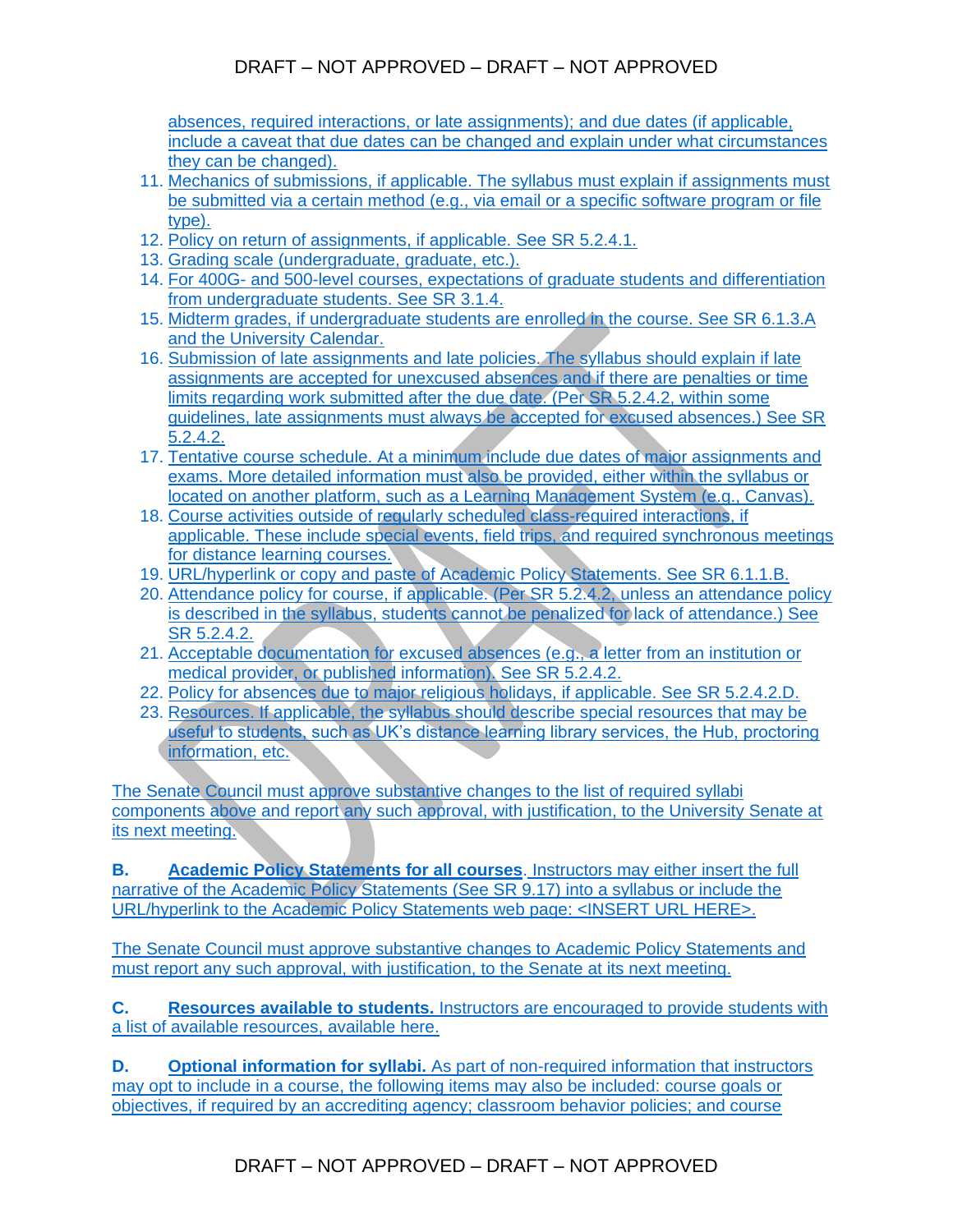## DRAFT – NOT APPROVED – DRAFT – NOT APPROVED

material copyright statement ("Materials distributed or made available to students in connection with the course may be copyright protected. The materials are intended for use only by students registered and enrolled in the course and only for the instructional activities associated with and for the duration of the course. The materials may not be converted to or retained in another medium or disseminated further.").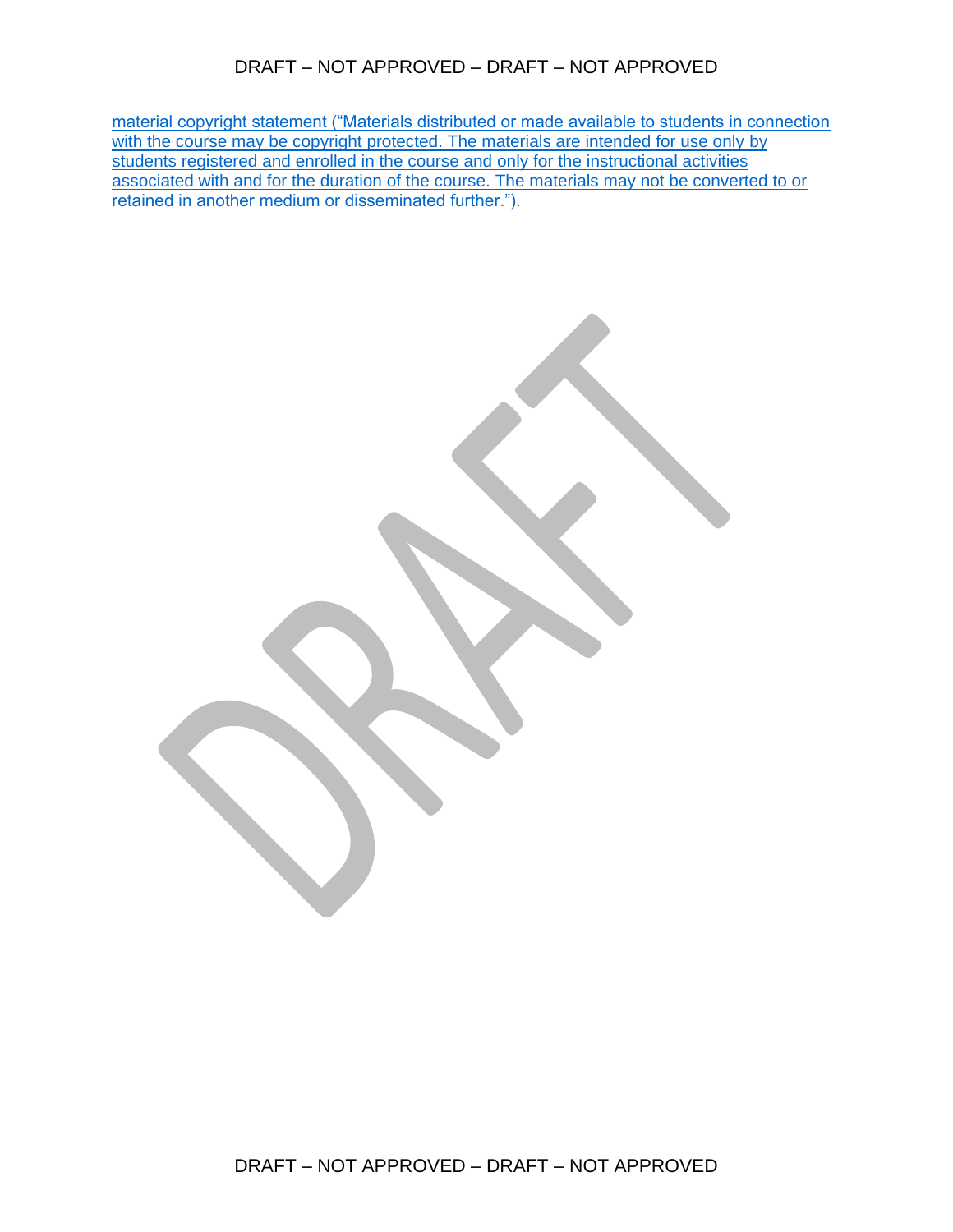

### **Excused Absences (***Senate Rules 5.2.4.2***)**

*Senate Rule 5.2.4.2* defines the following as acceptable reasons for excused absences: (a) significant illness, (b) death of a member of the student's household (permanent or campus) or immediate family, (c) trips for members of student organizations sponsored by an educational unit, trips for University classes, and trips for participation in intercollegiate athletic events, (d) major religious holidays, (e) interviews for graduate/professional school or full-time employment post-graduation, and (f) other circumstances the instructor of record finds "reasonable cause for absence." Students should notify the instructor of record of absences prior to the absence when possible. Instructors of Record have the right to request appropriate verification for certain types of excused absences. (Senate Rules 5.2.4.2. A-F)

If a course syllabus requires specific interactions (e.g., with the instructor or other students), in situations where a student's total EXCUSED absences exceed 1/5 (or 20%) of the required interactions for the course, the student shall have the right to request and receive a "W," or the Instructor of Record may award an "I" for the course if the student declines a "W." (Senate Rules 5.2.4.2.1)

(If an attendance/interaction policy is not stated in the course syllabus or the policy does not include a penalty to the student, the Instructor cannot penalize the student for unexcused absences.)

### **Verification of Absences (***Senate Rules 5.2.4.2.A, B, C, and E***)**

Students may be asked to verify their absences in order for them to be considered excused. *Senate Rule 5.2.4.2* states that faculty have the right to request appropriate verification when students claim an excused absence due to: significant illness; death in the household, trips for classes, trips sponsored by an educational unit and trips for participation related to intercollegiate athletic events; and interviews for full-time job opportunities after graduation and interviews for graduate and professional school. (Appropriate notification of absences due to University-related trips is required prior to the absence when feasible and in no case more than one week after the absence.)

### **Religious Observances (***Senate Rules 5.2.4.2.D***)**

Students anticipating an absence for a major religious holiday are responsible for notifying the instructor in writing of anticipated absences due to their observance of such holidays. Please check the course syllabus for the notification requirement. If no requirement is specified, two weeks prior to the absence is reasonable and should not be given any later.

### **Make-Up Work (***Senate Rule 5.2.4.2***)**

Students missing any graded work due to an excused absence are responsible: for informing the Instructor of Record about their excused absence within one week following the period of the excused absence (except where prior notification is required); and for making up the missed work. The instructor must give the student an opportunity to make up the work and/or the exams missed due to the excused absence, and shall do so, if feasible, during the semester in which the absence occurred. The instructor shall provide the student with an opportunity to make up the graded work and may not simply calculate the student's grade on the basis of the other course requirements, unless the student agrees in writing.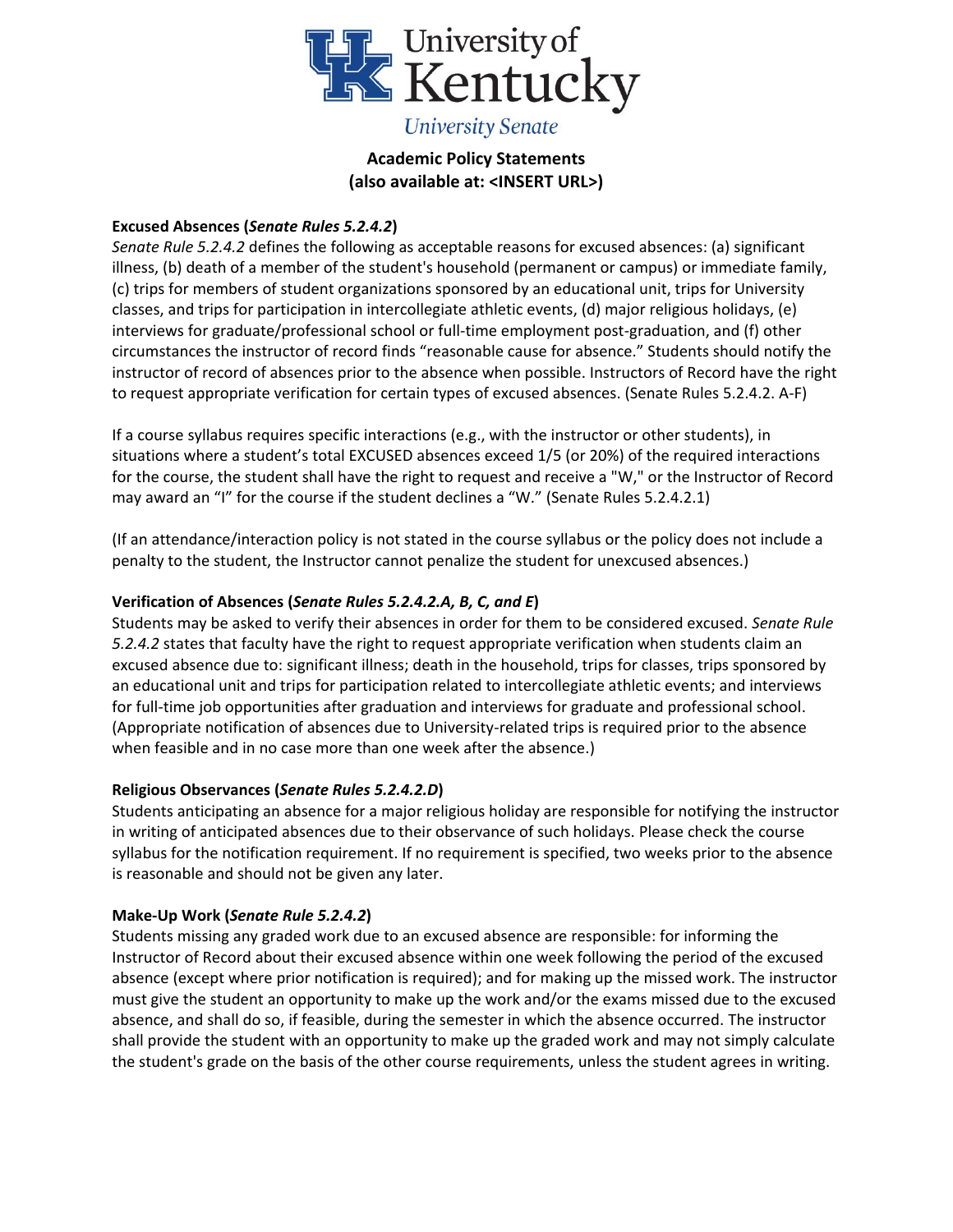

### **Dead Week (***Senate Rules 4.2.4.6***)**

The Dead Week rule applies to ALL courses taught in the fall semester, spring semester, and summer session, including those taught in a format that has been compressed into less than one semester or session. The rule does not apply to courses in professional programs in colleges that have University Senate approval to follow a nonstandard calendar, as authorized in SR 2.1.1(I).

1) The last week of instruction of a regular semester is termed "Dead Week." This phrase also refers to the last three days of instruction of the summer session and winter intersession. 2) In cases of "Take Home" final examinations, students shall not be required to return the completed examination before the regularly scheduled examination period for that course. 3) No written examinations, including final examinations, may be scheduled during the Dead Week. 4) No quizzes may be given during Dead Week. 5) No project/lab practicals/paper/presentation deadlines or oral/listening examinations may be scheduled to fall during the Dead Week unless it was scheduled in the syllabus AND the course has no final examination (or assignment that acts as a final examination) scheduled during finals week. A course with a lab component may schedule the lab practical of the course during Dead Week if the lab portion does not also require a Final Examination during finals week. 6) Make-up exams and quizzes are allowed during Dead Week; these are exempt from the restrictions stated in 1, 2, and 3. 7) Class participation and attendance grades are permitted during Dead Week.

The Dead Week rule language does not prohibit continuing into Dead Week regularly assigned graded homework that was announced in the class syllabus.

### **Accommodations Due to Disability**

For students who have a documented disability that requires academic accommodations, please see the instructor or course director as soon as possible during scheduled office hours. In order to receive accommodations in this course, students must provide a Letter of Accommodation from the Disability Resource Center (DRC). The DRC coordinates campus disability services available to students with disabilities. Visit th[e DRC website,](http://www.uky.edu/DisabilityResourceCenter) [email the DRC,](mailto:drc@uky.edu) contact them by phone at (859) 257-2754, or visit their office on the corner of Rose Street and Huguelet Drive in the Multidisciplinary Science Building, Suite 407. Please note that DRC accommodations are not retroactive and should therefore be established with the DRC as early in the semester as is feasible.

### **Non-Discrimination /Title IX**

UK is committed to providing a safe learning, living, and working environment for all members of the University community. The University maintains a comprehensive program which protects all members from discrimination, harassment, and sexual misconduct. For complete information about UK's prohibition on discrimination and harassment on aspects such as race, color, ethnic origin, national origin, creed, religion, political belief, sex, and sexual orientation, please see the electronic version of UK's *Administrative Regulation 6:1* [\("Policy on Discrimination and Harassment"\)](https://www.uky.edu/regs/sites/www.uky.edu.regs/files/files/ar/ar6-1.pdf) . In accordance with Title IX of the Education Amendments of 1972, the University prohibits discrimination and harassment on the basis of sex in academics, employment, and all of its programs and activities. Sexual misconduct is a form of sexual harassment in which one act is severe enough to create a hostile environment based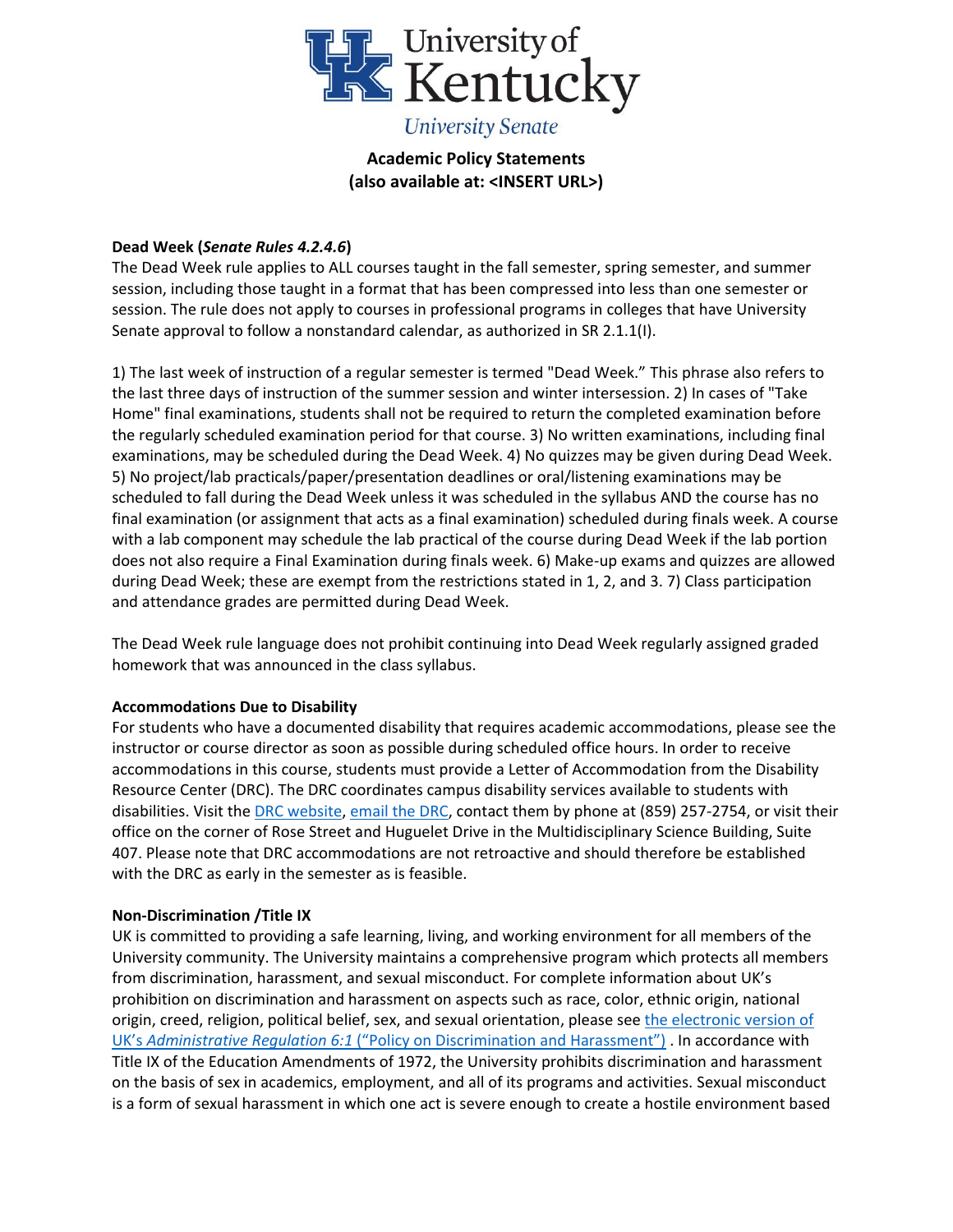

on sex and is prohibited between members of the University community and shall not be tolerated. For more details, please see the electronic version of *[Administrative Regulations 6:2](https://www.uky.edu/regs/sites/www.uky.edu.regs/files/files/ar/ar6-2_final_0682018_08-01-18_corrections.pdf)* ("Policy and Procedures [for Addressing and Resolving Allegations of Sexual Assault, Stalking, Dating Violence, Domestic](https://www.uky.edu/regs/sites/www.uky.edu.regs/files/files/ar/ar6-2_final_0682018_08-01-18_corrections.pdf) Violence, [and Sexual Exploitation](https://www.uky.edu/regs/sites/www.uky.edu.regs/files/files/ar/ar6-2_final_0682018_08-01-18_corrections.pdf)"). Complaints regarding violations of University policies on discrimination, harassment, and sexual misconduct are handled by the Office of Institutional Equity and Equal Opportunity (IEEO), which is located in 13 Main Building and can be reached by phone at (859) 257 8927. You can also visit [the IEEO's website](https://www.uky.edu/eeo/).

Faculty members are obligated to forward any report made by a student related to IEEO matters to the Office of Institutional Equity and Equal Opportunity. Students can *confidentially* report alleged incidences through the Violence Intervention and Prevention Center, Counseling Center, or University Health Services.

#### **Title IV/Class Attendance**

<text here>

### **Academic Integrity – Prohibition on Plagiarism (***Senate Rules 6.3.1***)**

Per University policy, students shall not plagiarize, cheat, or falsify or misuse academic records. Students are expected to adhere to University policy on cheating and plagiarism in all courses. The minimum penalty for a first offense is a zero on the assignment on which the offense occurred. If the offense is considered severe or the student has other academic offenses on their record, more serious penalties, including expulsion from the University, may be imposed.

Plagiarism and cheating are serious breaches of academic conduct. Each student is advised to become familiar with the various forms of academic dishonesty as explained in the [Code of Student Rights and](http://www.uky.edu/deanofstudents/student-rights-and-responsibilities)  [Responsibilities.](http://www.uky.edu/deanofstudents/student-rights-and-responsibilities) More information on these issues can be found on the [Academic Ombud webpage.](http://www.uky.edu/Ombud) A plea of ignorance is not acceptable as a defense against the charge of academic dishonesty. It is important that you review this information as all ideas borrowed from others need to be properly credited.

*Senate Rule 6.3.1* states that all academic work, written or otherwise, submitted by students to their instructors or other academic supervisors, is expected to be the result of their own thought, research, or self-expression. In cases where students feel unsure about a question of plagiarism involving their work, they are obliged to consult their instructors on the matter before submission.

When students submit work purporting to be their own, but which in any way borrows ideas, organization, wording, or content from another source without appropriate acknowledgment of the fact, the students are guilty of plagiarism.

Plagiarism includes reproducing someone else's work (including, but not limited to a published article, a book, a website, computer code, or a paper from a friend) without clear attribution. Plagiarism also includes the practice of employing or allowing another person to alter or revise the work which a student submits as his/her own, whoever that other person may be, except under specific circumstances